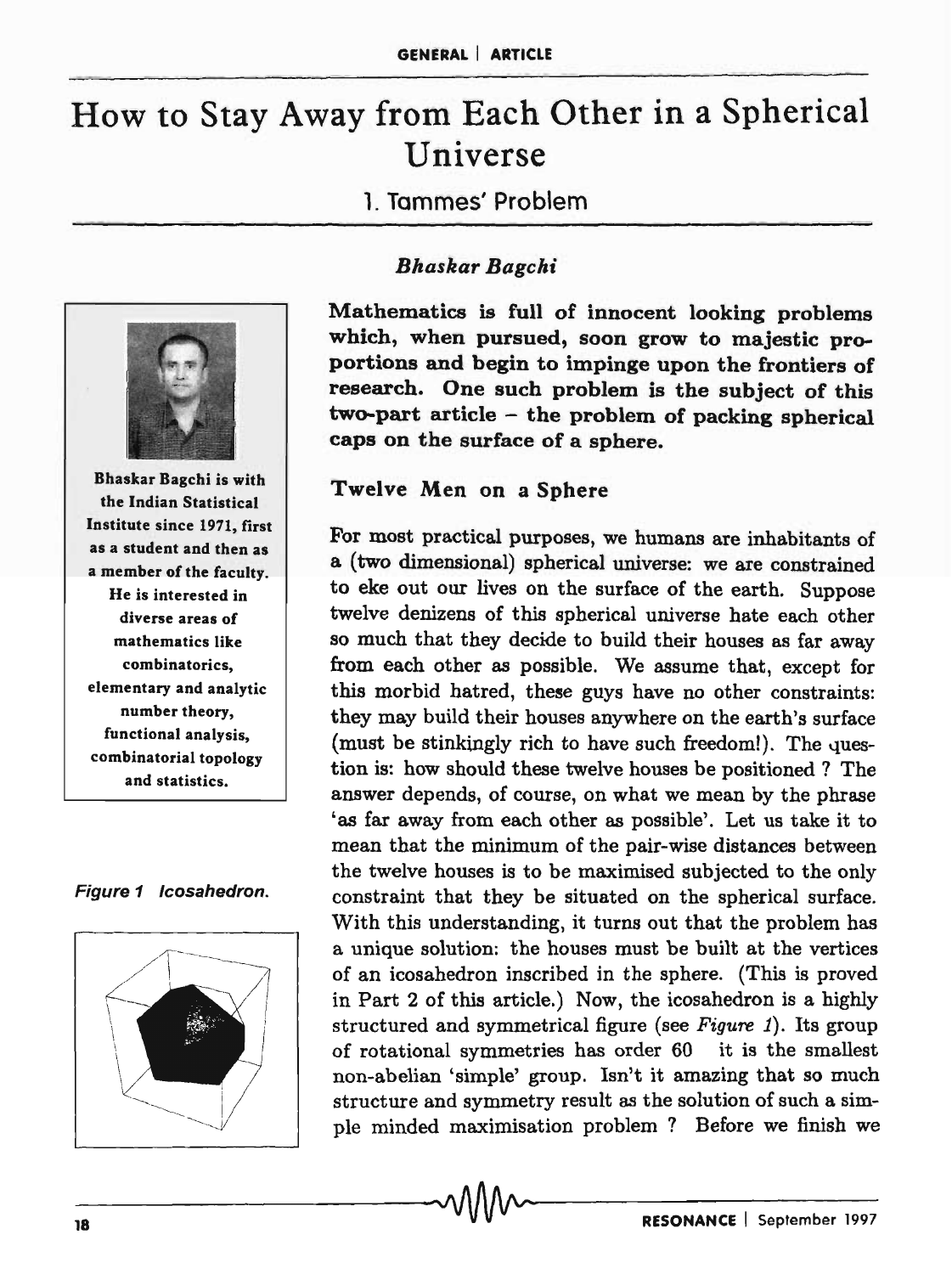#### Box 1. Symmetry Group

Given a solid body in Euclidean space (of any dimension), its rotational symmetries are those rotations of the ambient space which send the body (as a whole) onto itself. Clearly, applying two such rotations successively one obtains a third rotational symmetry of the body. It follows that all such rotations form a group with composition as the group law. This is called the isometry group of the body. Other names: symmetry group, automorphism group.

## Box 2. The Smallest Non-Abelian Simple Group

Recall that a group is called non-abelian if its law is not commutative: i.e., if the product of two elements depends, in general, on the order in which the multiplication is performed. The order of a finite group means the number of elements in the group. A group is called siinple if it has no (proper, non-trivial) normal subgroup. Simple groups are to general groups what prime numbers are to arbitrary integers: they are supposed to be the building blocks of general groups. This is why they are so important. Thivialish examples - in fact the only examples - of abelian simple groups are the symmetry groups of regular  $p$ -gons for various primes  $p$ . The symmetry group of the icosahedron (as we have defined it here - excluding reflections) is the nonabelian simple group of the smallest possible order. Abstractly, this group may be described as the group of all even permutations of a set of five objects. All finite simple groups are known. With 26 exceptions (the so called sporadic simple groups) they fall in neat infinite families.

shall see many more examples of this sort of phenomenon. If, however, we wished to build thirteen houses with the above constraint, then nobody knows what is the optimal solution or whether the solution is unique or not!

# Pollen Grain

This problem (with an arbitrary number  $n$  in place of twelve) was first raised by the botanist P M L Tammes in 1930. He wanted to explain the observed distribution of the pores on a grain of pollen. He proposed that, for the sake of maximum biological efficiency, the *n* pores on the surface of the grain (which may be taken to be a sphere) are placed as far away from each other as possible. Of course, to test this theory,

Tammes proposed that for the sake of maximum biological efficiency the pores on a grain of pollen should be placed as far away from each other as possible.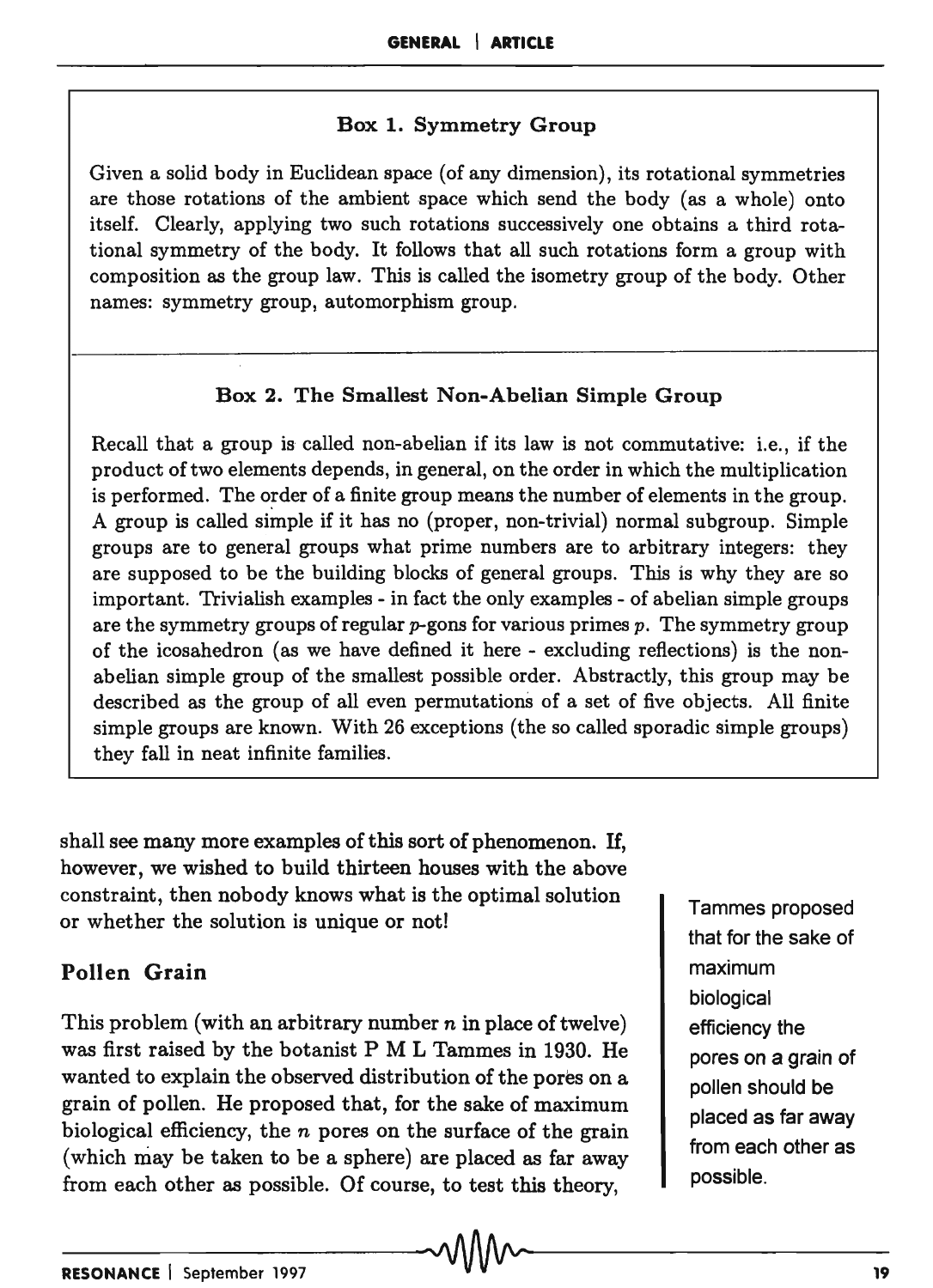#### Box 3. Convex Polyhedra

Recall that a set of points in space is called a convex set if the straight line segment joining any two points in the set is entirely contained in the set. Clearly the intersection of any family of convex sets is again convex. It follows that among all convex sets containing a given point set  $A$ , there is a smallest one (namely the intersection of all the convex sets containing  $A$ ); it is called the convex hull of  $A$ . Among the simplest examples of convex sets are the half spaces: the removal of any fixed plane from space breaks up space into two parts; each of these two parts is called a half space determined by the plane. The union of a half space with the plane bounding it is called a closed half space. If a bounded set of points can be expressed as the intersection of finitely many closed half spaces then it is called a polyhedron (plural: polyhedra). A point in a polyhedron *X* is called a vertex (plural: vertices) or extreme point (intuitively, a corner) of  $X$  if it is not an interior point of any line segment contained in  $X$ . It is not difficult to see that any polyhedron has only finitely many vertices and the polyhedron is the convex hull of the set of its vertices. The straight line segment joining two vertices of a polyhedron  $X$  is called an edge of *X* if it is the intersection of *X* with a plane. A subset of X is a face of *X* if it is not a vertex or edge and yet is obtainable as the intersection of  $X$  with a plane.





one needs to know the theoretical optimum arrangement(s). This is the 'Problem of Tammes.' The case  $n = 13$  of this problem can be traced back to a controversy between Newton and Gregory. Many mathematicians have worked on Tammes' problem, prominent among the early workers being Fejes Toth and B L van der Waerden. And yet, only the cases  $n \leq 12$  and (surprise!)  $n = 24$  have been solved so far. In all these cases, excepting the case  $n = 5$ , the optimal solution turns out to be unique. Let us briefly examine at least some of these solutions. Note that the convex hull of any  $n$ points on the sphere is a convex polyhedron whose vertices are precisely the  $n$  points that we began with. So it is often convenient to describe a solution to an instance of Tammes' problem as (the set of vertices of) a convex polyhedron. All the polygonal faces which occur in the next two paragraphs are regular (i.e., have equal sides and equal vertical angles). In particular, the triangles are equilateral.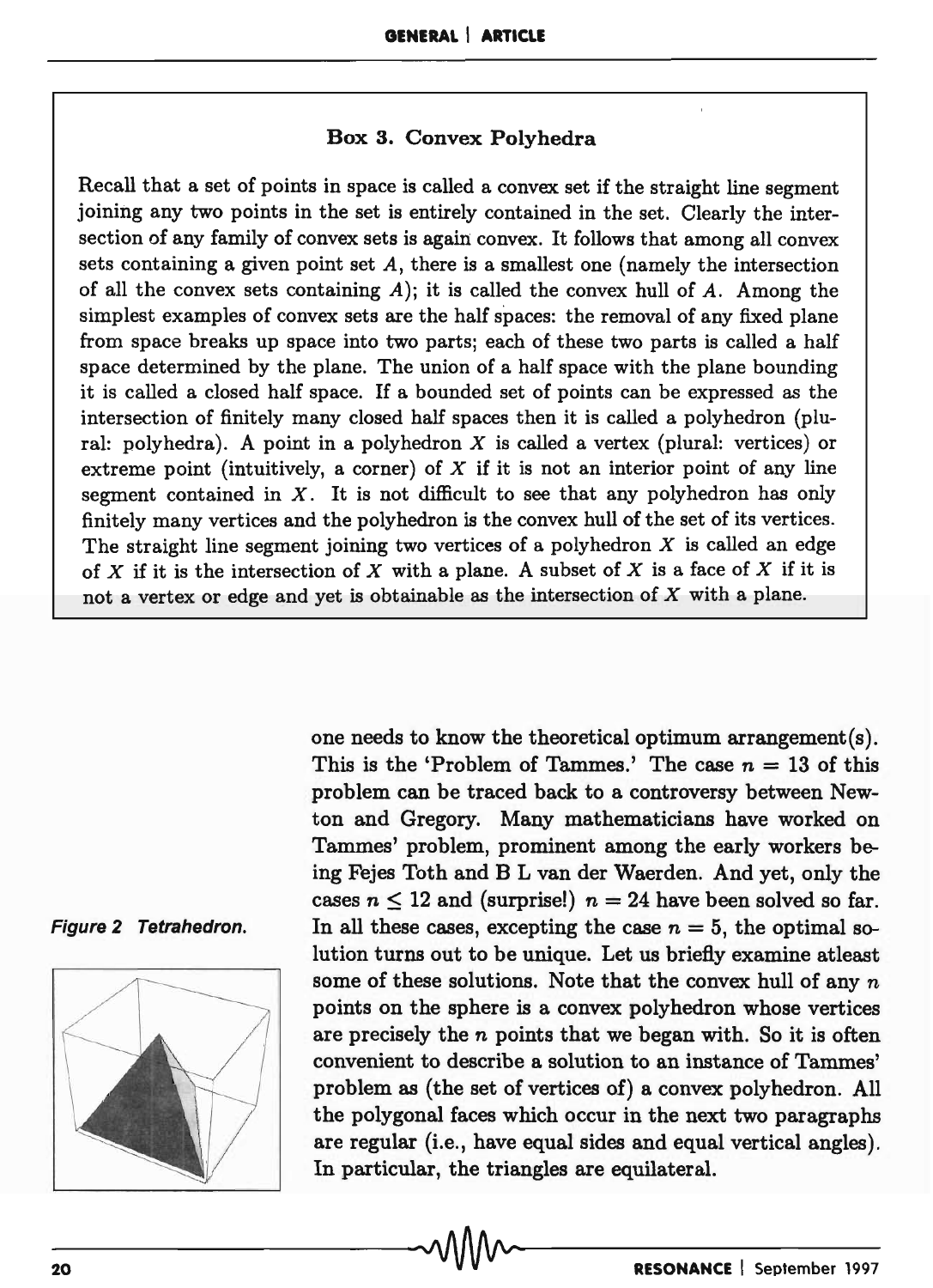#### Box 4. Platonic Solids

A flag of a convex polyhedron X is a triplet  $(x, e, F)$  where x is a vertex of X, e is an edge of X through  $x$  and  $F$  is a face of X containing  $e$ . X is called a platonic solid if, given any two flags  $\phi = (x, e, F)$  and  $\phi' = (x', e', F')$  of X, there is an isometry of X (rotation or reflection) which takes  $\phi$  to  $\phi'$  (i.e., maps x to x', e to e' and F to  $F'$ .) Since no non-identity isometry of space can fix a flag, it follows that the order of the extended symmetry group (including reflections as well as rotations fixing the body) of a platonic solid equals the number of flags of the solid. For instance, the icosahedron has 12 vertices, 5 edges through each vertex and 2 faces through each edge, so that it has  $12 \times 5 \times 2 = 120$  flags, and 120 is the order of its extended symmetry group.

### The Platonic Solids

These are objects that have fascinated man since the time of the Greeks. Informally, the platonic solids are the convex polyhedra which look the same from the point of view of each vertex, edge and face. Given one such solid, the centers of its faces form the vertices of a second platonic solid, called the dual of the first. There are only five platonic solids. These are: (i) the (regular) tetrahedron *(Figure* 2) with 4 equidistant vertices, 6 edges and 4 triangular faces, (ii) the cube with 8 vertices, 12 edges and 6 square faces, (iii) the octa- Figure 3 Octahedron. hedron *(Figure* 3) with 6 vertices, 12 edges and 8 triangular faces, (iv) the icosahedron with 12 vertices, 30 edges and 20 triangular faces, and, finally, (v) the dodecahedron *(Figure* 4) with 20 vertices, 30 edges and 12 pentagonal faces. Of these, the tetrahedron (or regular simplex) is its own dual, the cube and the octahedron are duals of each other, and Figure 4 Dodecahedron. so are the icosa- and the dodecahedron. Everybody knows the regular tetrahedron and the cube: these are the obvious three dimensional analogues of the equilateral triangle and the square. The octahedron is another and less obvious analogue of the square: it may be obtained by putting together two right pyramids on a common square base. There is no such easy description of the remaining two platonic solids. In coordinates, the vertices of the icosahedron may be taken to be the even coordinate permutations of the four





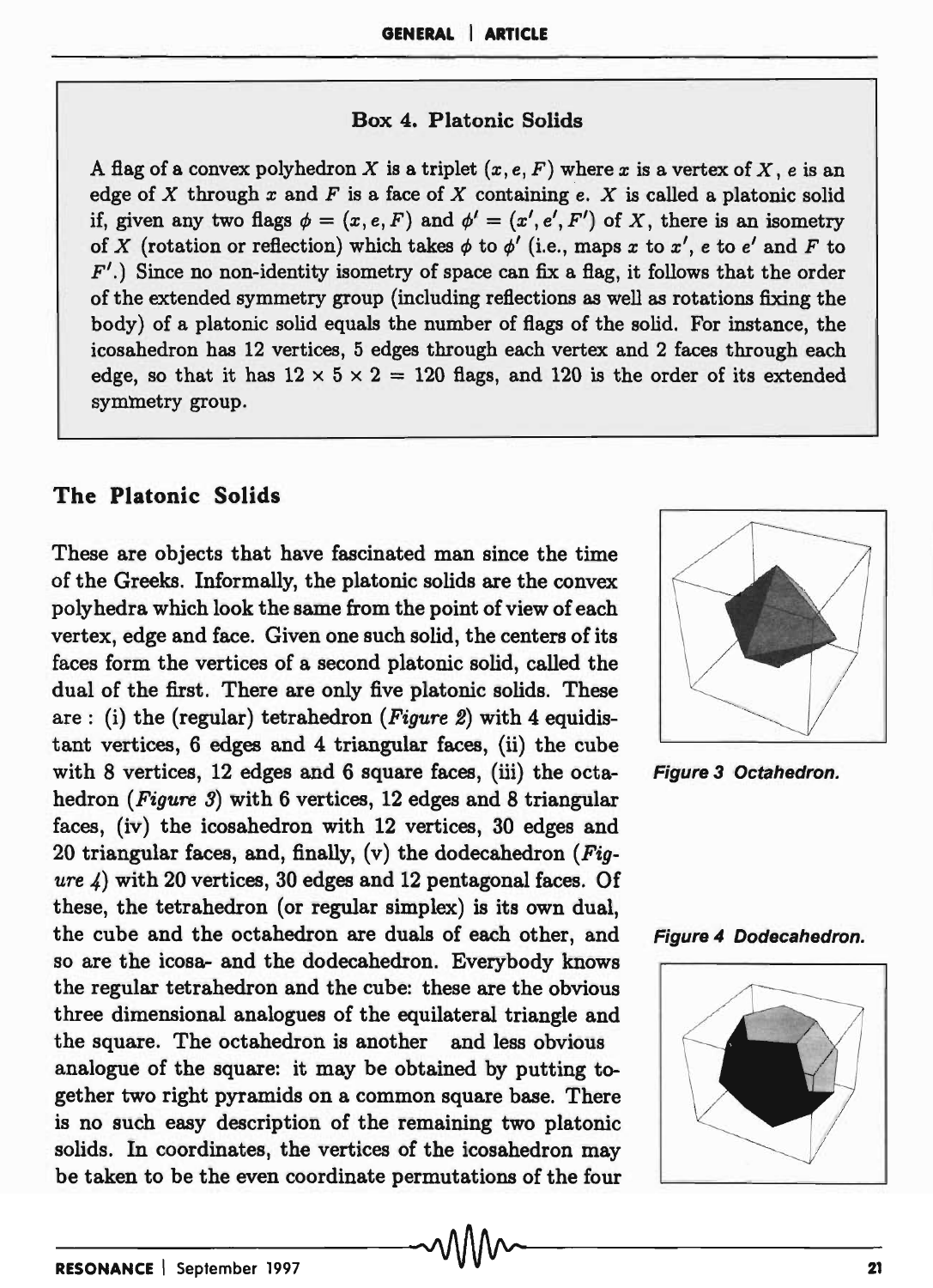#### Box 5. Archimidean Solids (also called semi-regular solids)

These are convex polyhedra such that (i) all their faces are regular polygons, and (ii) the symmetry group is transitive on the vertices (i.e., any vertex can be mapped to any other vertex by a suitable isometry of the body). The square anti-prism is an example. It may be described as follows. Begin with the cube and rotate one of its faces (in its plane) around its center by half a right angle. Then move this face closer to the opposite face by translating it parallel to the original position. For the correct choice of the distance between these two faces, the sides of the convex hull of the eight vertices (in their new positions) are all equal and the square. anti-prism results.

> vertices  $\frac{1}{\sqrt{\tau+2}}(0,\pm 1,\pm \tau)$ , where  $\tau = (1+\sqrt{5})/2$  is the 'golden ratio'. (Exercise: from this information, can you find the coordinates of the vertices of the dual polyhedron, namely the dodecahedron?) You may try to build your own model of these two solids by pasting together 20 equilateral triangles / 12 regular pentagons of the same size, preferably made of cardboard.

> If you wanted to place *n* points on (the circumference of) a circle so that they are as far away from each other as possible, then clearly you would have to place them at the vertices of a regular  $n$ -gon. (Exercise: Why?) Since the platonic solids are the three dimensional analogues of regular polygons, it is natural to conjecture that all five of them are (unique?) solutions of Tammes' problem for the relevant values of *n.* In fact, the tetrahedron, octahedron and the icosahedron are indeed the unique solutions for  $n = 4$ , 6 and 12 respectively. (Notice that these are the platonic solids with triangular faces. We shall present a proof of these three results in Part 2 of this article.) But the conjecture is false for  $n = 8$ : the cube is not optimal in the sense of Tammes' problem! The unique solution in this case is provided by the vertices of the square anti-prism with 8 vertices, 16 edges, 2 square faces and 8 triangular faces. We do not know if the dodecahedron is a solution for  $n = 20$ , perhaps it is not! For  $n = 11$  the unique solution is obtained by deleting a vertex of the icosahedron. For  $n = 5$  one solution

Since the platonic solids are the three dimensional analogues of regular polygons, it is natural to conjecture that all five of them are solutions of Tammes' problem for the relevant values of n.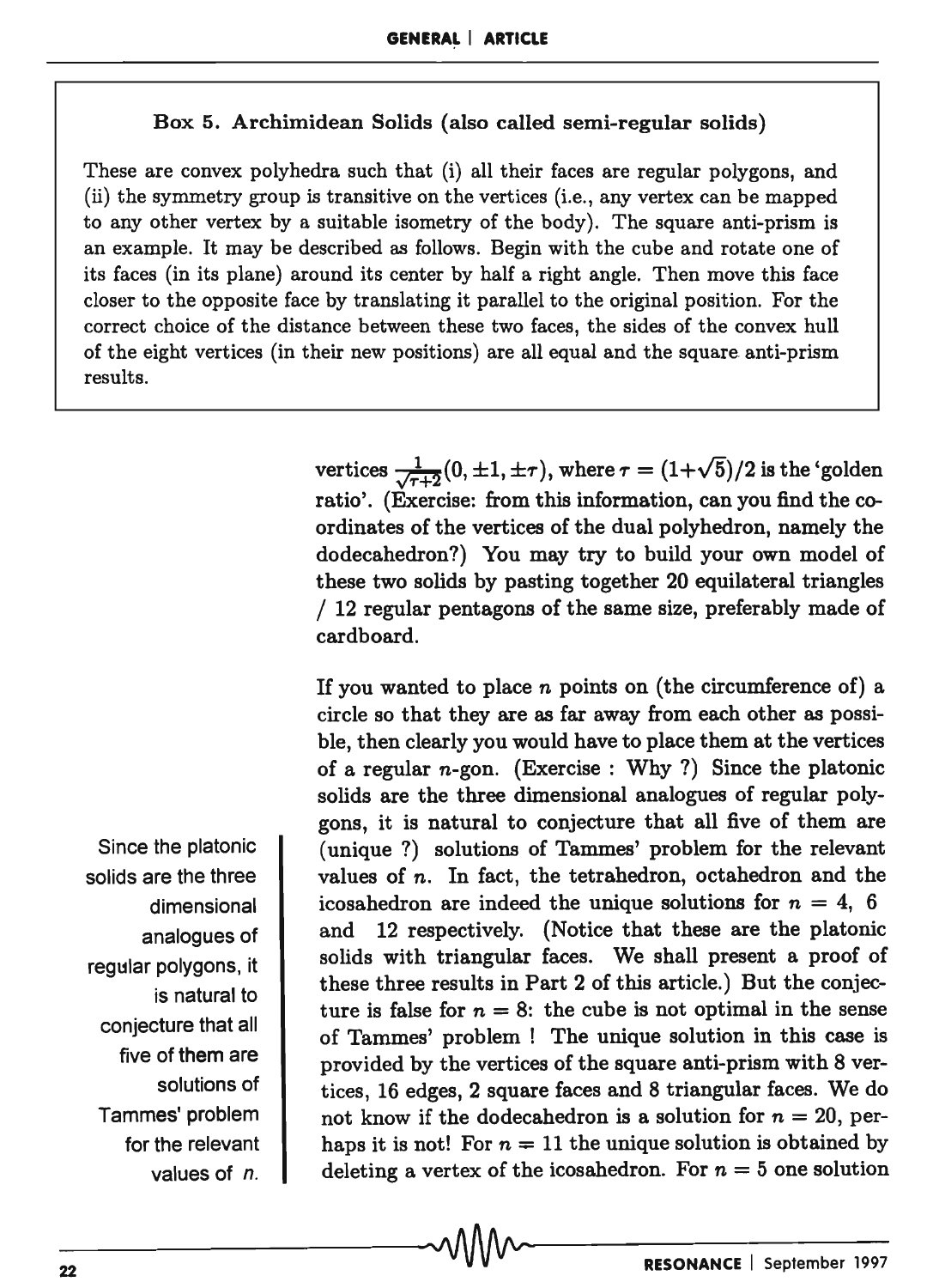is the octahedron minus a single point, but a second solution is obtained by taking three equidistant points on the equator together with the two poles. In fact, one has, in this case, infinitely many solutions 'in between' these two extreme solutions. Any  $n \leq 3$  points on the sphere lie on a circle, so that the solutions in these cases are obvious. The solutions for  $n = 7$ , 9 and 10, though unique, are too difficult to describe here. (At least, I must so declare since I do not understand them myself!) In a remarkable paper in *Mathematische Annalen,* 1961, R M Robinson settled a conjecture Figure 5 Snub cube. of van der Waerden in the affirmative by showing that the unique solution for  $n = 24$  is given by the vertices of the snub cube *(Figure* 5). This is a so-called archimidean solid (the square anti-prism *(Figure* 6) is another) with 24 vertices, 60 edges, 6 square faces and 32 triangular faces. If the reader is particularly brave and curious, he or she may try to go through the monumental paper by L Danzer which occupies 64 pages of the 60th volume (1986) of *Discrete Mathematics.* In this paper, the cases  $n \leq 12$  of Tammes' problem are given a uniform treatment. (The cases  $n = 10$  and 11 are solved for the first time in this paper.) The wonderful book on regular polytopes by Coxeter (see Suggested Reading) is highly recommended to anyone wishing to know more about the regular and semi-regular solids alluded to above.

# Higher Dimensional Analogues: Optimal Spherical Codes

In the formulation of Tammes' problem it was implicit that the sphere in question was in three dimensional euclidean space; further, by a suitable choice of coordinates, it could be taken to be the unit sphere (i.e., the sphere of radius 1 Figure 6 Square anti-<br>expressed at the spirits). More arguments let  $G^{d-1}$  denote the prism. centered at the origin). More generally, let  $S^{d-1}$  denote the unit sphere in the d dimensional euclidean space  $\mathbb{R}^d$ . By a spherical code of size *n* and rank d one means a set of *n*  points in  $S^{d-1}$ . This terminology is fashionable because the points in the spherical code are thought of as the words in a code language. The minimum distance of a code  $X$  is by definition the minimum of  $\{|x - y| : x \neq y, x, y \in X\}.$ (Here  $||\cdot||$  is the usual euclidean norm:  $||x||^2 = \sum_{i=1}^d x_i^2$ . So  $||x - y||$  is the euclidean distance between the points *x* 





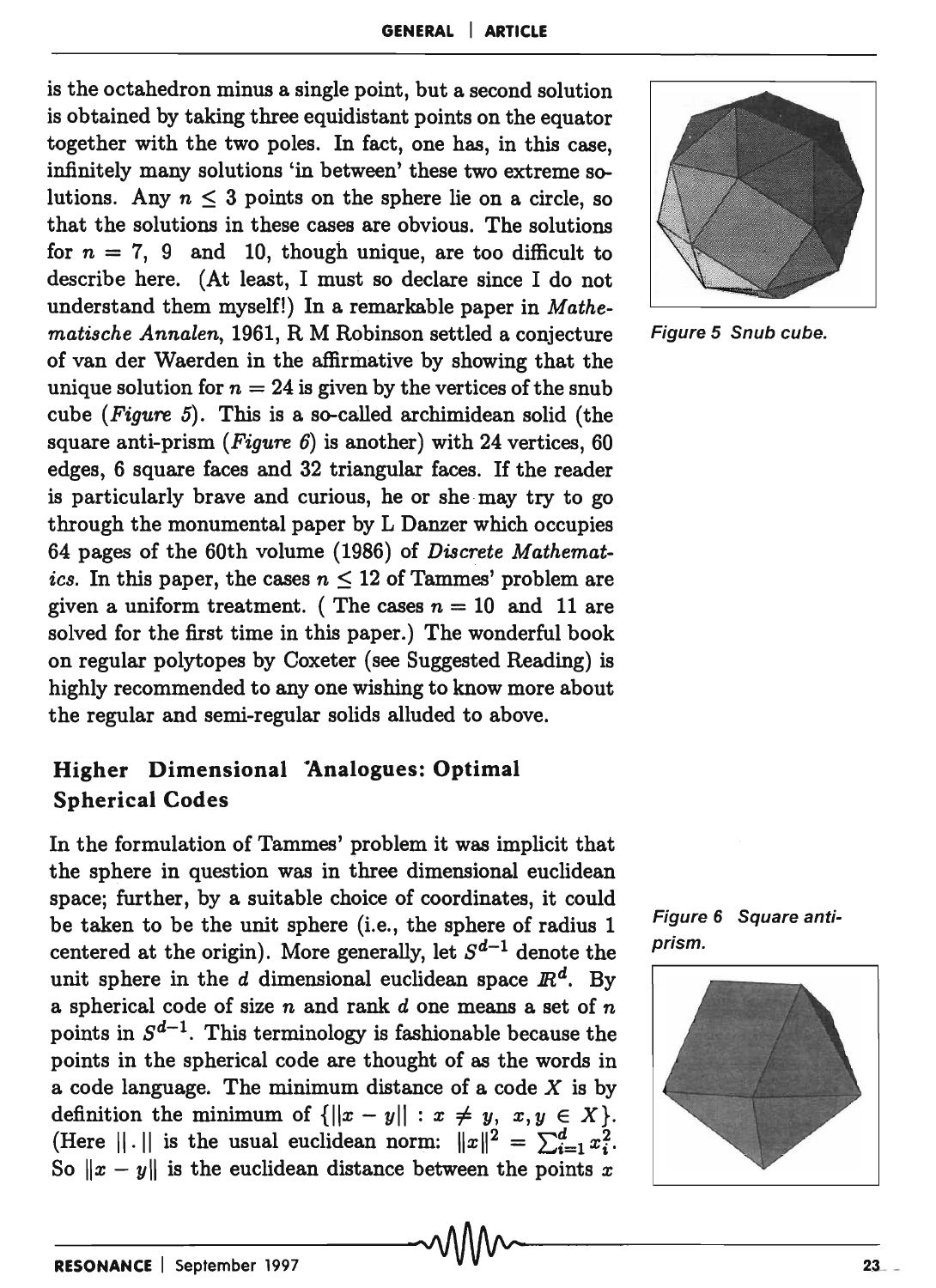To be able to detect and correct errors committed during transmission, it is desirable that the minimum distance of a spherical code be as large as possible. and y. We have,  $S^{d-1} = \{x \in \mathbb{R}^d : ||x|| = 1\}$ .) Clearly, to be able to detect and correct errors committed during transmission, it is desirable that the minimum distance of a spherical code should be as large as possible. Let  $\rho(n, d)$ denote the maximum of the minimum distance of  $X$  where the maximum is over all spherical codes  $X$  of size  $n$  and rank  $d.$  Also, by an optimal spherical code of size  $n$  and rank  $d$ we mean such a spherical code whose minimum distance equals  $\rho(n, d)$ . So the problem is to compute  $\rho(n, d)$  and find the optimal spherical codes for various values of  $n$  and *d.* Exercise: if  $n = e+1 < d+1$ , then show that the spherical code is 'actually' a code of rank (at most) *e,* so that one is reduced to a case of lower rank. So, in the following, one may as well assume  $n \geq d+1$ .

# The Regular Polytopes

Given the paucity of solutions to this problem in the case of rank 3, it is not surprising that very little is known about the higher ranks. We may as well begin with the regular polytopes which generalize the platonic solids of three dimension. In  $d$  dimension there are three regular polytopes with  $n = d + 1$ , 2d and 2<sup>d</sup> respectively. These generalize the tetrahedron, octahedron and the cube; they are called the (regular) simplex, the cross polytope (or orthoplex) and the hypercube. (The regular simplex is the convex hull of  $d + 1$ equidistant vertices. The hypercube is the convex hull of the  $2^d$  vertices with zero-one coordinates. The orthoplex is the convex hull of the 2d vertices with one coordinate equal to  $\pm 1$  and remaining coordinates zero.) Apart from these three families, there are five sporadic regular polytopes, two in three dimension (which we have already met) and three in four dimension. The sporadic regular polytopes in  $\mathbb{R}^4$  are: (i) the 24-cell with 24 vertices, 96 edges, 96 triangles and 24 octahedral faces; in co-ordinates, its vertices may be taken to be the permutations of the points  $(\pm 1/\sqrt{2}, \pm 1/\sqrt{2}, 0, 0)$ ; (ii) the 600-cell with 120 vertices, 720 edges, 1200 triangles and 600 tetrahedral faces, (iii) the 120-cell with 600 vertices, 1200 edges, 720 triangles and 120 dodecahedral faces. The 24-cell is self dual while the other two are duals of each other. The vertices of the 600-cell may be obtained from the points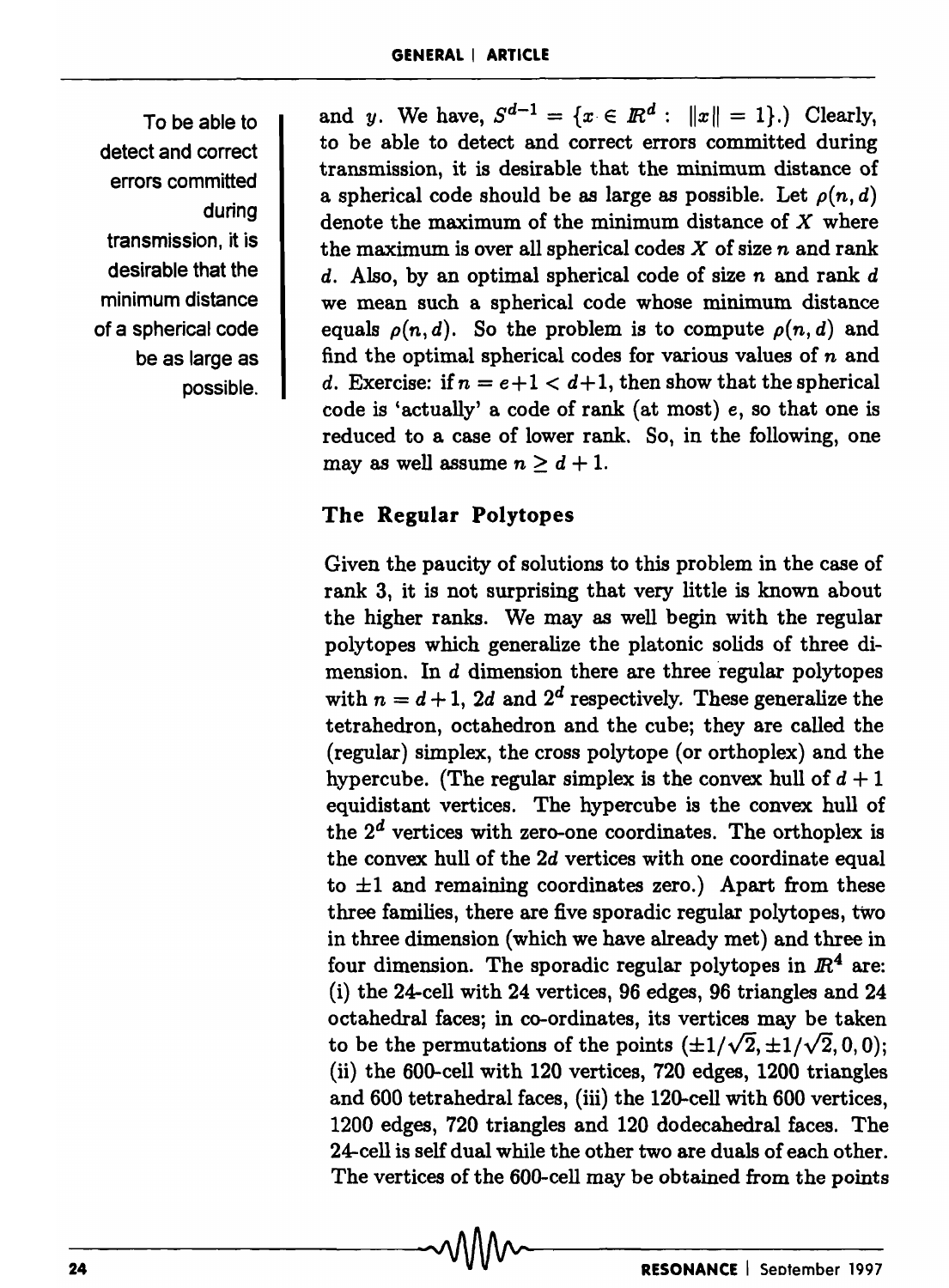$(1,0,0,0), \frac{1}{2}(1,1,1,1)$  and  $\frac{1}{2}(\tau, 1, \tau^{-1}, 0)$  by arbitrary sign changes and even permutations of the coordinates. (Here, as in the description of the icosahedron,  $\tau$  is the golden ratio.) Other interesting details of the 600-cell and its dual may be found in Coxeter's book. In certain quarters, the 24-cell and the 600-cell are better known as the root systems *D4* and *H4.* In this avatar, they may be located in *Reflection Groups and Coxeter Groups* by J E Humphreys. A polytope is called *simplicial* if its maximal faces are simplexes. Thus, among the regular polytopes, the simplicial ones are the simplexes, the cross polytopes, the icosahedron and the 600-cell. In a paper published in volume 32 of *Acta Mathematica Hungarica* (1978), K Boroczky proved that all these simplicial regular polytopes are unique optimal codes. The new result here is the optimality of the 600-cell.

#### The Kissing Number Problem

The known solutions to this problem constitute yet another source of optimal spherical codes. The kissing number  $\kappa(d)$ in dimension d is the largest number of solid balls in  $\mathbb{R}^d$ , all of the same size, which can touch a given ball of the same size. (Of course, solid balls are not allowed to penetrate each other. Technically, these balls must have pairwise disjoint interiors.) The problem is to determine this number. The solution is known only for  $d = 2, 3, 8$  and 24, and the corresponding values of  $\kappa$  are  $6 = 2{3 \choose 2}$ ,  $12 = 2{4 \choose 2}$ ,  $240 = 2{10 \choose 3}$ and 196560 =  $2\binom{28}{5}$ . What is its relation to optimal spherical codes? Well, given  $\kappa(d)$  balls of radius half each touching a ball of radius half centered at the origin, the centers of these balls form a spherical code of size  $\kappa(d)$  and rank d with minimum distance  $\geq 1$ . Clearly this construction can be reversed, so that  $\kappa(d)$  is the largest value of *n* for which  $\rho(n, d) \geq 1$ . Since the regular hexagon is the unique optimal code of size 6 and rank 2, and its minimum distance is exactly equal to 1, this proves  $\kappa(2) = 6$ . Since the icosahedron is the optimal code of size 12 and rank 3, and since its minimum distance is  $\sqrt{2-2/\sqrt{5}} > 1$ , we see that  $\kappa(3) \geq 12$ . It is not difficult to see that  $\kappa(3) \leq 13$ . The Newton-Gregory controversy already alluded to was on The kissing number  $\kappa$  (d) in dimension d is the largest number of solid balls in *IR<sup>d</sup>* all of the same size, which can touch a given ball of the same size.